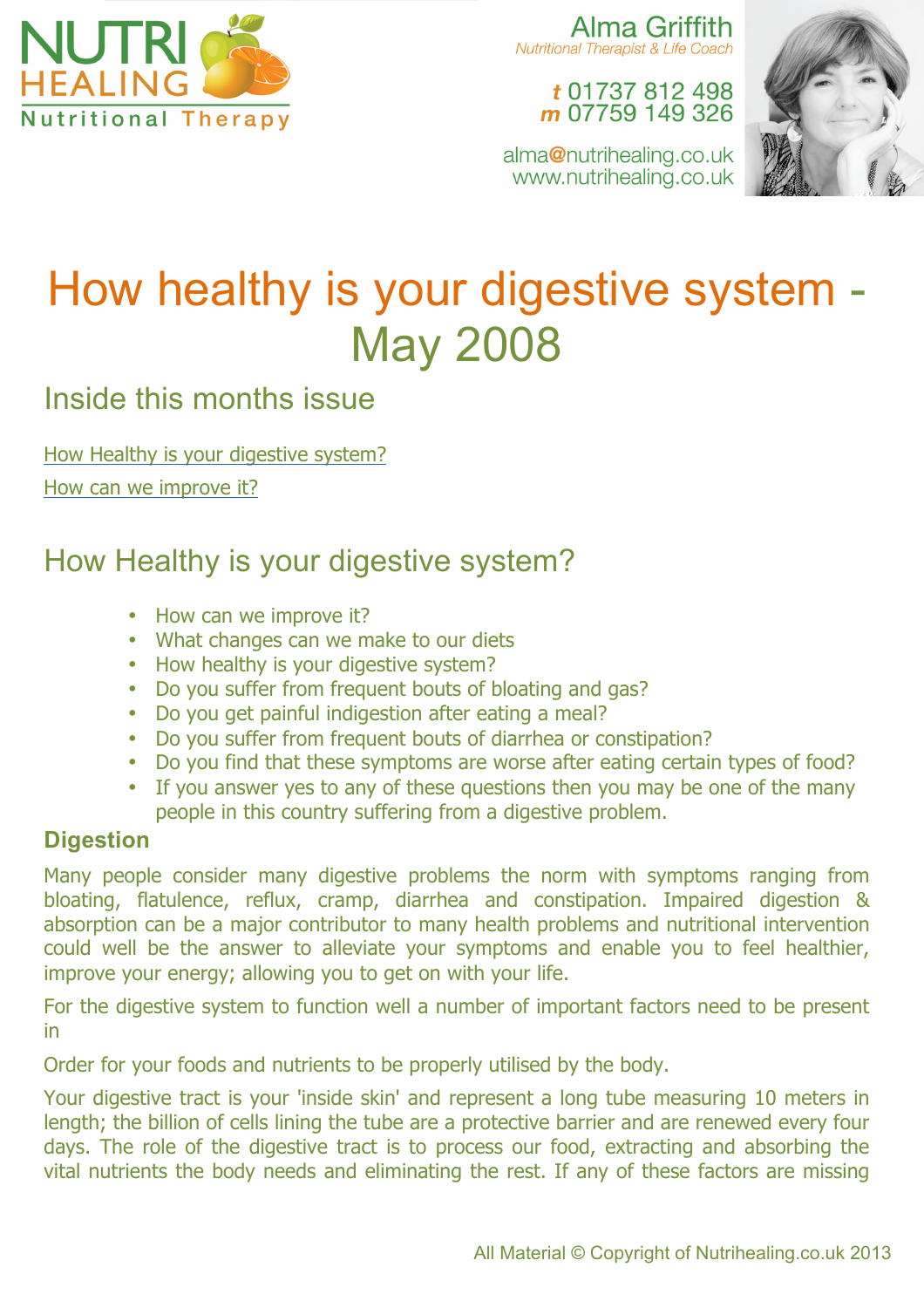indefinitely, then our digestive tract (gut) is compromised leading to not only the symptoms that have been mentioned, but also other non-related symptoms. Eventually even more serious conditions as Irritable bowel syndrome, Colitis, or Chronic fatigue.

#### **Some factors that impair digestion:**

HCL (hydrocholoric acid) stomach acid

Digestive enzymes

Imbalance in good bacteria in the gut

Deficient in nutrients especially vitamin B's - which is needed to produce digestive enzymes

Congestion or disease of the gallbladder, liver, pancreas

Stress leading to Thyroid or Adrenal overload

### **Other Symptoms of poor digestion:**

- o Dry Skin
- o Weight loss
- o Fatique
- o Muscle cramps
- o PMS
- o Mental problems or poor concentration

## How can we improve it?

Firstly if your symptoms persist visit your doctor to carry out any tests to eliminate any serious conditions. If all the tests are negative further testing for parasites, candida overgrowth, bacterial imbalance, mal-absorption or mal-digestion can be offered. This will give you a complete picture of what is happening inside your body.

Also check for any wheat or dairy allergies and

it is also advisable to check for stomach ulcers and thyroid function. All these tests are available at www.iwdl.net. Next we can work on the factors that impair digestion

#### **Low HCL**

As we age the amount of acid produced by our stomachs diminishes and is also sensitive to high levels of long-term stress. Stomach acid is necessary for several important functions:

- Absorption of essential nutrients such as iron & calcium
- Prevents bacterial infections
- Essential for ensuring the stomach environment is the right acidity for protein absorption
- Stimulates pancreatic enzymes required for breakdown of fats & proteins

Try adding lemon to hot water 1/2 hour before eating to stimulate digestion OR HCL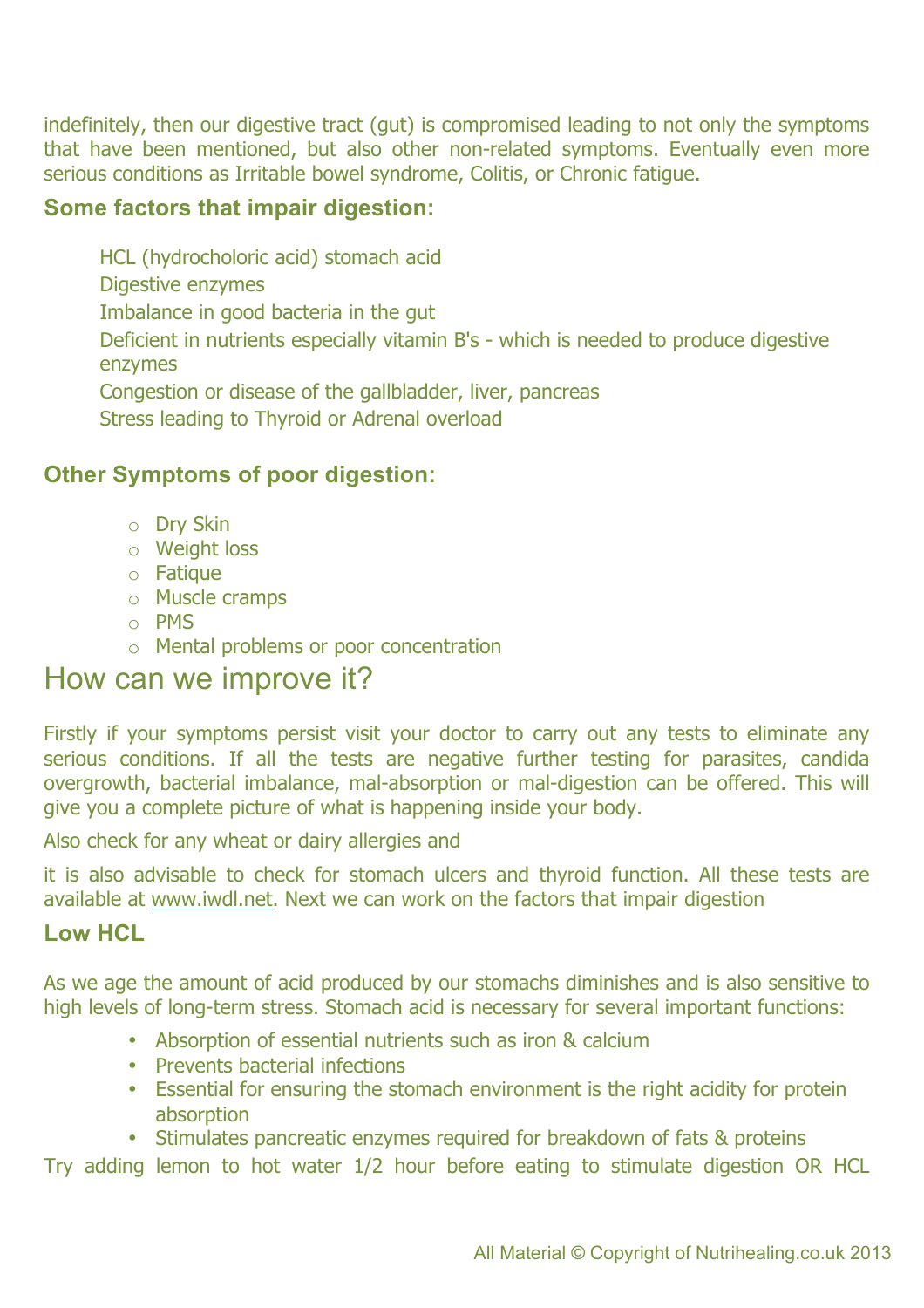supplements are available which will help stimulate and regulate the stomach acid.

#### **Digestive Enzymes**

Some people have a lack of these enzymes and therefore the food they eat is not properly broken down leading to the symptoms mentioned above.

- o Amylase digests Carbohydrates
- o Protase digests Protein
- o Lipase digests Fats
- o Lactase digests Milk sugars
- o Cellulase digests Fibre

By taking a plant enzyme supplement the enzymes in the digestive tract can be aided in carrying out their function more efficiently from the acidity of the stomach, all the way through to the alkalinity of the small intestine. Ensuring optimal digestion of all the foods.

#### **Good Gut bacteria**

Two very important bacteria 'Lactobacillus acidophilus & Bifidobacterium bifidum' should be present in large amounts in the gut; these are called the 'Good Guys'.

The role of the good guys is to increase acidity, providing an effective blocking mechanism against invaders such as pathogens, candida, viruses; the 'Bad Guys'.

Lactobacillus colonisizes the small intestines and Bifidobacterium inhabits the vagina and large intestines, where it produces significant amounts of Vitamin B for use in the body.

#### **Detox**

Regular detox your body twice a year to relieve the stress on the liver, gall bladder, gut and eliminate the toxins that build up and are stored in the body: email me for a detox programme alma@nutrihealing.co.uk

## What changes can we make to our diets?

How can we improve our diets to alleviate the symptoms and improve the function of the digestive system?

It helps to remove or avoid any specific foods which may be irritating the gut and causing an allergic response such as:

- Wheat
- Dairy
- Chocolate
- Sugar
- Coffee/Tea
- Food additives
- Alcohol